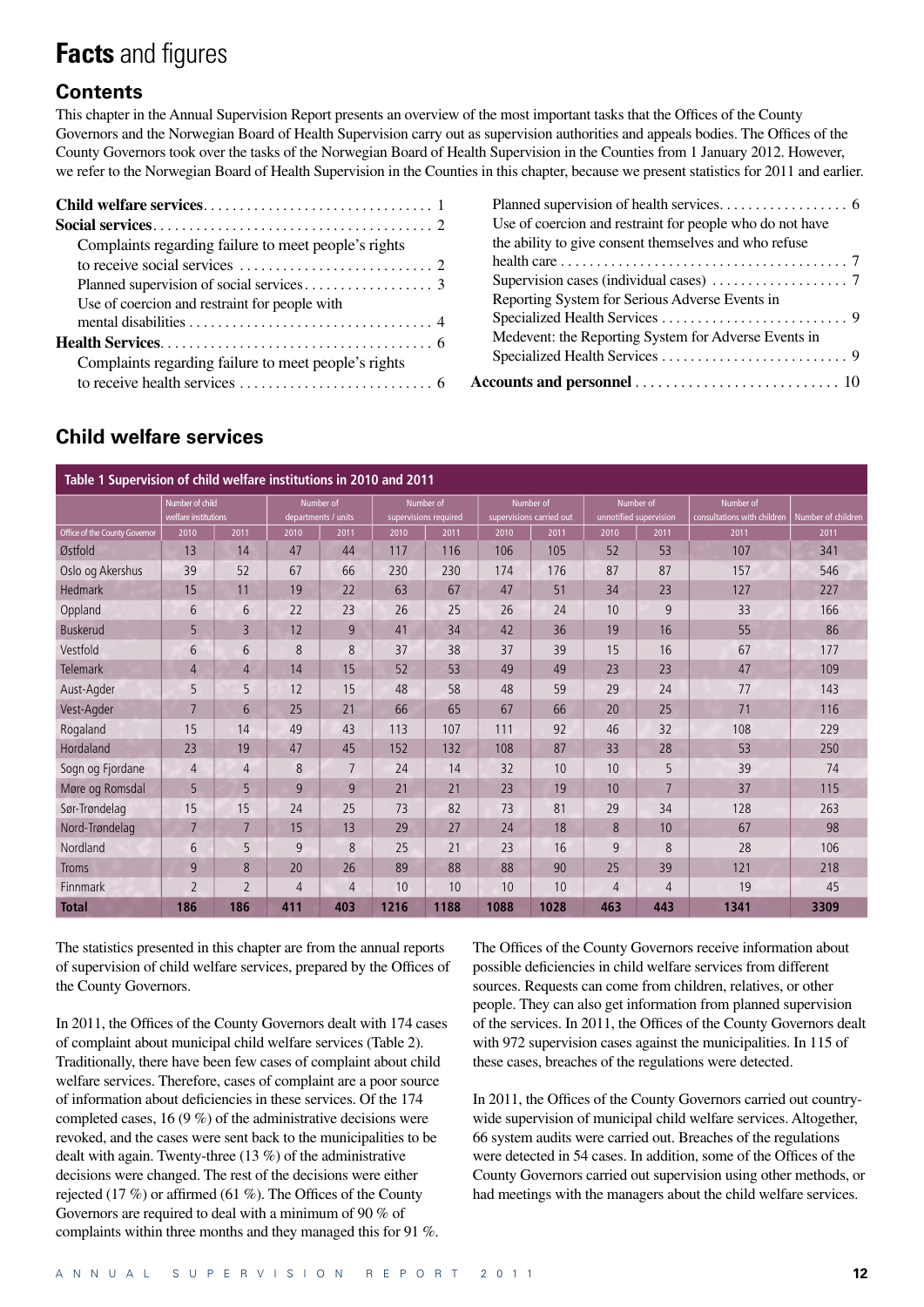**Table 2 Number of cases of complaint dealt with against the child welfare service in the municipality 2010 and 2011**

|                               |      | <b>Supervision complaints</b> | Complaints about administrative decisions |                 | Cases dealt with within 3 months |                |                | Cases dealt with: longer than 3 months |
|-------------------------------|------|-------------------------------|-------------------------------------------|-----------------|----------------------------------|----------------|----------------|----------------------------------------|
| Office of the County Governor | 2010 | 2011                          | 2010                                      | 2011            | 2010                             | 2011           | 2010           | 2011                                   |
| Østfold                       | 54   | 48                            | 9                                         | 11              | 9                                | 10             | $\overline{0}$ |                                        |
| Oslo og Akershus              | 95   | 208                           | 63                                        | 61              | 44                               | 57             | 19             | $\overline{4}$                         |
| Hedmark                       | 31   | 33                            | 12                                        | 9               | 11                               | 8              | $\overline{1}$ |                                        |
| Oppland                       | 8    | 23                            | $\overline{0}$                            | 3               | $\Omega$                         | $\overline{2}$ | $\theta$       |                                        |
| <b>Buskerud</b>               | 49   | 57                            | 18                                        | 14              | 18                               | 14             | $\overline{0}$ | $\overline{0}$                         |
| Vestfold                      | 41   | 69                            | $\overline{7}$                            | 11              | $\overline{7}$                   | 10             | $\theta$       |                                        |
| <b>Telemark</b>               | 12   | 16                            | 6                                         | $\overline{3}$  | 6                                | 3              | $\theta$       | $\overline{0}$                         |
| Aust-Agder                    | 10   | 19                            | $\theta$                                  | $\theta$        | $\theta$                         | $\overline{0}$ | $\theta$       | $\overline{0}$                         |
| Vest-Agder                    | 30   | 62                            | 8                                         | $6\phantom{1}6$ | 8                                | 6              | $\theta$       | $\theta$                               |
| Rogaland                      | 45   | 73                            | $\overline{7}$                            | $\overline{7}$  | 5                                | $\overline{4}$ | $\overline{2}$ | 3                                      |
| Hordaland                     | 73   | 91                            | 24                                        | 14              | 23                               | 14             |                | $\overline{0}$                         |
| Sogn og Fjordane              | 21   | 10                            | 3                                         | $\overline{4}$  | $\overline{2}$                   | $\overline{4}$ |                | $\overline{0}$                         |
| Møre og Romsdal               | 28   | 14                            | 4                                         | 4               | $\overline{4}$                   |                | $\theta$       | 3                                      |
| Sør-Trøndelag                 | 56   | 49                            | 6                                         | 5               | 5                                | 5              |                | $\overline{0}$                         |
| Nord-Trøndelag                | 26   | 28                            |                                           | $\overline{2}$  | $\theta$                         |                |                |                                        |
| Nordland                      | 55   | 80                            | 10                                        | 12              | 9                                | 12             |                | $\overline{0}$                         |
| <b>Troms</b>                  | 36   | 53                            | 10                                        | 8               | 10                               | 8              | $\theta$       | $\overline{0}$                         |
| Finnmark                      | 13   | 39                            | $\overline{0}$                            | $\overline{0}$  | $\theta$                         | $\overline{0}$ | $\theta$       | $\Omega$                               |
| <b>Total</b>                  | 683  | 972                           | 188                                       | 174             | 161                              | 159            | 27             | 15                                     |

In 2011, the Offices of the County Governors dealt with 376 cases of complaint regarding child welfare institutions. 322 of these complaints were about measures of coercion and 54 were about other matters. In 71 of these cases, the decision was in favour of the complainant, in 292 cases, the decision went against the complainant and 13 cases were rejected. 92 % of complaints were dealt with within three months.

In 2011, the Offices of the County Governors carried out supervision of child welfare institutions on 1028 occasions (Table 1). 69 of these cases of supervision were system audits, the others were so-called individual supervision, in which the Offices of the County Governors give priority to interviewing children in the child welfare institutions. In 2011, the Offices of the County Governors carried out 1341 interviews with children in child welfare institutions. If all the children who were resident in the institutions at the time of the visits had been present, and if all of them had desired to speak to the staff from the supervision authority, 3309 interviews could have been carried out. The percentage of children interviewed was therefore 41 %.

The Offices of the County Governors carried out supervision in 186 child welfare institutions, which had 403 departments/units. In 443 cases, the supervision was unannounced, in other words, not notified in advance.

The Offices of the County Governors also carry out supervision of reception centres for single, under-age asylum seekers. In 2011, the Offices of the County Governors carried out supervision in ten of these centres, with 27 departments/units. In total, supervision was carried out on 42 occasions, three as system audits and 16 unannounced. The staff of the Offices of the County Governors carried out 151 interviews with children in these centres. If all the children who were resident in the centres at the time of the visits had been present, and if all of them had desired to speak to the staff from the supervision authority, 244 interviews could have been carried out. The percentage of children interviewed was therefore 62 %.

From 2011, the Offices of the County Governors have been required to carry out supervision of centres for parents and children at least once every two years. These are residential centres for parents and children who need help, support and follow-up because there is concern about the child's situation. Examples of reasons for concern are parents with mental illness and parents with drug-related problems. There are 22 registered centres. In 2011, the Offices of the County Governors carried out supervision in five of them.

## **Social services**

## **Complaints regarding failure to meet people's rights to receive social services**

**Table 3 Complaints about social services dealt with by the Offices of the County Governors in 2009-2011 and the result of the cases in 2011**

| Office of the County | 2009             | 2010             |                  | 2011            |                |
|----------------------|------------------|------------------|------------------|-----------------|----------------|
| Governor             | Cases dealt with | Cases dealt with | Cases dealt with | <b>Reversed</b> | Revoked        |
| Østfold              | 69               | 85               | 56               | 29              | 7              |
| Oslo og Akershus     | 195              | 271              | 298              | 90              | 6              |
| <b>Hedmark</b>       | 36               | 36               | 37               | 11              | $\Omega$       |
| Oppland              | 28               | 22               | 33               | 13              | $\overline{2}$ |
| <b>Buskerud</b>      | 62               | 64               | 80               | 21              | 14             |
| Vestfold             | 43               | 68               | 86               | 19              | 21             |
| <b>Telemark</b>      | 55               | 47               | 37               | 10              | 9              |
| Aust-Agder           | 20               | 17               | 26               | 3               | 6              |
| Vest-Agder           | 44               | 35               | 33               | 8               | $\overline{4}$ |
| Rogaland             | 48               | 60               | 54               | 9               | $\overline{2}$ |
| Hordaland            | 130              | 131              | 209              | 5               | 14             |
| Sogn og Fjordane     | 28               | 35               | 12               | 1               | 3              |
| Møre og Romsdal      | 53               | 39               | 59               | 8               | 14             |
| Sør-Trøndelag        | 63               | 37               | 40               | 5               | 14             |
| Nord-Trøndelag       | 23               | 32               | 21               | $\overline{0}$  | $\overline{7}$ |
| Nordland             | 71               | 43               | 40               | 6               | 7              |
| <b>Troms</b>         | 57               | 59               | 49               | 4               | 7              |
| <b>Finnmark</b>      | 16               | 23               | 11               | 4               | $\overline{2}$ |
| Total                | 1041             | 1104             | 1181             | 246             | 139            |

\* Complaints about social security benefits are not included: see Table 4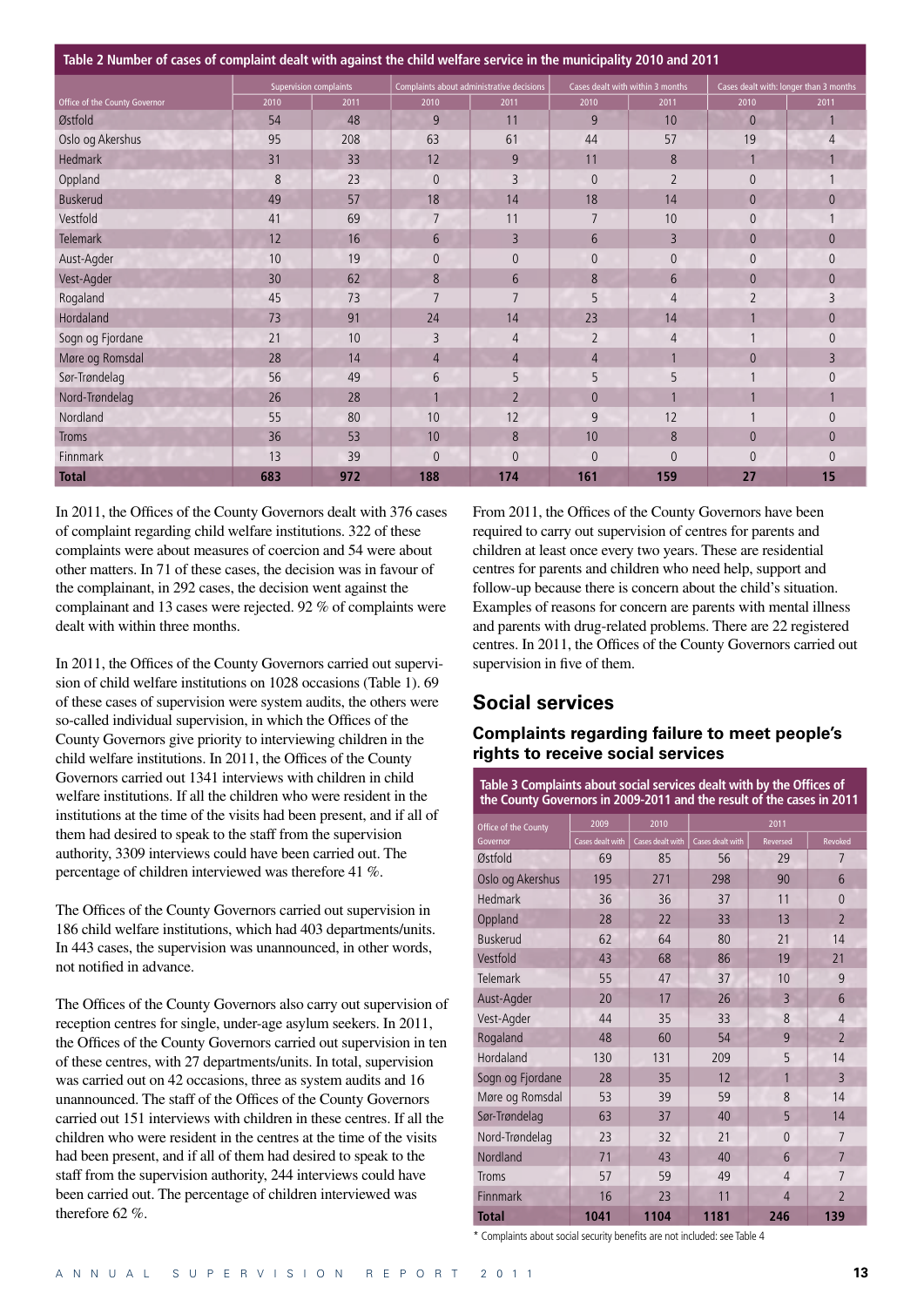2011 was the last year in which the Social Services Act was in force. From 2012, the services referred to below have been regulated by the Health and Welfare Services Act. Table 3 shows cases of complaints in which individuals have complained about administrative decisions taken by the municipality. In 2011, the Offices of the County Governors dealt with 1181 complaints about social services (1104 in 2010). Practical assistance was the service that was complained about most, with 368 cases, of which 177 were about client-managed personal assistance. Economic assistance for carers came next, with 350 cases. There were 239 complaints about respite care and 189 complaints about support contacts.

In 2011, the Offices of the County Governors reversed the decisions of the municipalities in 21 per cent of cases (24 per cent in 2010). In twelve per cent of cases (10 per cent in 2009), the complaints were revoked, and the cases were returned to the municipalities to be dealt with again. This means that the Offices of the County Governors upheld the decisions of the municipalities in two-thirds of cases.

The Offices of the County Governors are required to deal with at least 90 per cent of complaints within three months. In 2011, only 62 per cent of cases pursuant to the Social Services Act were dealt with within the deadline, the same as in 2010. As in 2010, only five Offices of the County Governors managed to meet this requirement, but there were two others that came very close (88 and 89 per cent). At the beginning of 2011, there were 335 cases of complaint that had not been dealt with, by the end of 2011 there were 212.

The Norwegian Board of Health Supervision, as the highest authority, received six cases of complaint relating to the Social Services Act. In four of these cases the administrative decision

**Table 4 Complaints about social security benefits dealt with by the Offices of the County Governors in 2009-2011 and the result of the cases in 2011 and the training programme 2011**

|                                  | 2009                | 2010                      | 2011                |                |                |                     |  |
|----------------------------------|---------------------|---------------------------|---------------------|----------------|----------------|---------------------|--|
|                                  |                     | Job training<br>programme |                     |                |                |                     |  |
| Office of the County<br>Governor | Cases dealt<br>with | Cases dealt<br>with       | Cases dealt<br>with | Reversed       | <b>Revoked</b> | Cases dealt<br>with |  |
| Østfold                          | 179                 | 321                       | 253                 | 31             | 16             | 4                   |  |
| Oslo og Akershus                 | 637                 | 684                       | 773                 | 114            | 27             | 13                  |  |
| Hedmark                          | 115                 | 181                       | 151                 | 19             | 8              | 1                   |  |
| Oppland                          | 138                 | 140                       | 188                 | 7              | 5              | 1                   |  |
| <b>Buskerud</b>                  | 190                 | 263                       | 284                 | 36             | 36             | 1                   |  |
| Vestfold                         | 211                 | 202                       | 208                 | 8              | 31             | 5                   |  |
| <b>Telemark</b>                  | 98                  | 95                        | 147                 | 26             | 23             | $\overline{2}$      |  |
| Aust-Agder                       | 69                  | 78                        | 152                 | 27             | 12             | 1                   |  |
| Vest-Agder                       | 122                 | 124                       | 165                 | 12             | 12             | 1                   |  |
| Rogaland                         | 161                 | 223                       | 251                 | $\overline{3}$ | 5              | 6                   |  |
| Hordaland                        | 234                 | 275                       | 472                 | 27             | 43             | 3                   |  |
| Sogn og Fjordane                 | 35                  | 27                        | 32                  | 5              | $\overline{3}$ | $\Omega$            |  |
| Møre og Romsdal                  | 61                  | 97                        | 116                 | 14             | 16             | 1                   |  |
| Sør-Trøndelag                    | 187                 | 189                       | 152                 | 9              | 32             | $\Omega$            |  |
| Nord-Trøndelag                   | 59                  | 57                        | 70                  | $\overline{2}$ | 10             | $\overline{4}$      |  |
| Nordland                         | 102                 | 91                        | 120                 | 5              | $\overline{7}$ | $\Omega$            |  |
| <b>Troms</b>                     | 80                  | 131                       | 136                 | 18             | 9              | $\Omega$            |  |
| Finnmark                         | 48                  | 32                        | 42                  | 8              | 9              | 1                   |  |
| <b>Total</b>                     | 2726                | 3210                      | 3712                | 371            | 304            | 44                  |  |

was upheld. In one case no reason was found to reverse the decision. One of the cases was about interpretation of the legislation.

Table 4 presents figures for cases of complaint regarding social security benefits and job training programmes dealt with by the Offices of the County Governors.

Cases of complaint regarding social security benefits are mainly about economic help for food, accommodation, clothes and other living expenses. In 2011, 3712 cases of complaint of this kind were dealt with, compared with 3210 in 2010, an increase of 16 per cent. Ten per cent of administrative decisions in cases of complaint regarding social security benefits were reversed, and eight per cent were revoked and returned to the municipalities to be dealt with again. This means that over 80 per cent of the administrative decisions that were complained against, and that were not reversed by the municipality, were upheld by the Offices of the County Governors. In 2011, 78 per cent of cases pursuant to the Act relating to social services provided by Nav were dealt with within the deadline of three months, compared with 80 per cent in 2010. Ten of the 18 Offices of the County Governors dealt with at least 90 per cent of cases of complaint within three months, compared with eight in 2010. At the beginning of 2011, there were 642 cases of complaint that had not been dealt with, by the end of 2011 there were 561.

In addition, 44 cases of complaint regarding the job training programme were dealt with, compared with 29 cases in 2010.

The Norwegian Board of Health Supervision, as the highest authority, received no cases of complaint relating to this Act to reassess.

#### **Planned supervision of social services Supervision of services pursuant to the Social Services Act**

In 2011, the Offices of the County Governors carried out 102 system audits (Table 5) and 77 other types of planned supervision of services pursuant to the Social Services Act. Twenty-six system audits and 72 other types of supervision were part of countrywide supervision, as part of the 4-year plan (2009-2012) for giving priority to supervision of health and social services for elderly people.

The themes for the 76 system audits that were not part of countrywide supervision included:

- services and legal safeguards for people with mental disabilities: 40 system audits
- social services for alcohol and drug addicts: 17 system audits
- municipal nursing and care services for elderly people: 7 system audits
- municipal health services, social services and child welfare services for children: 6 system audits.

In 75 of the 102 system audits, breaches of laws or regulations were detected. By 31 December 2011, for 41 of the system audits of social services from 2010 or earlier, breaches of the regulations had not been corrected, compared with 47 for the previous year.

Fifty-nine of the system audits of municipal services were carried out jointly by the Norwegian Board of Health Supervision in the Counties and the Offices of the County Governors, since requirements in the legislation regarding both health and social services were investigated.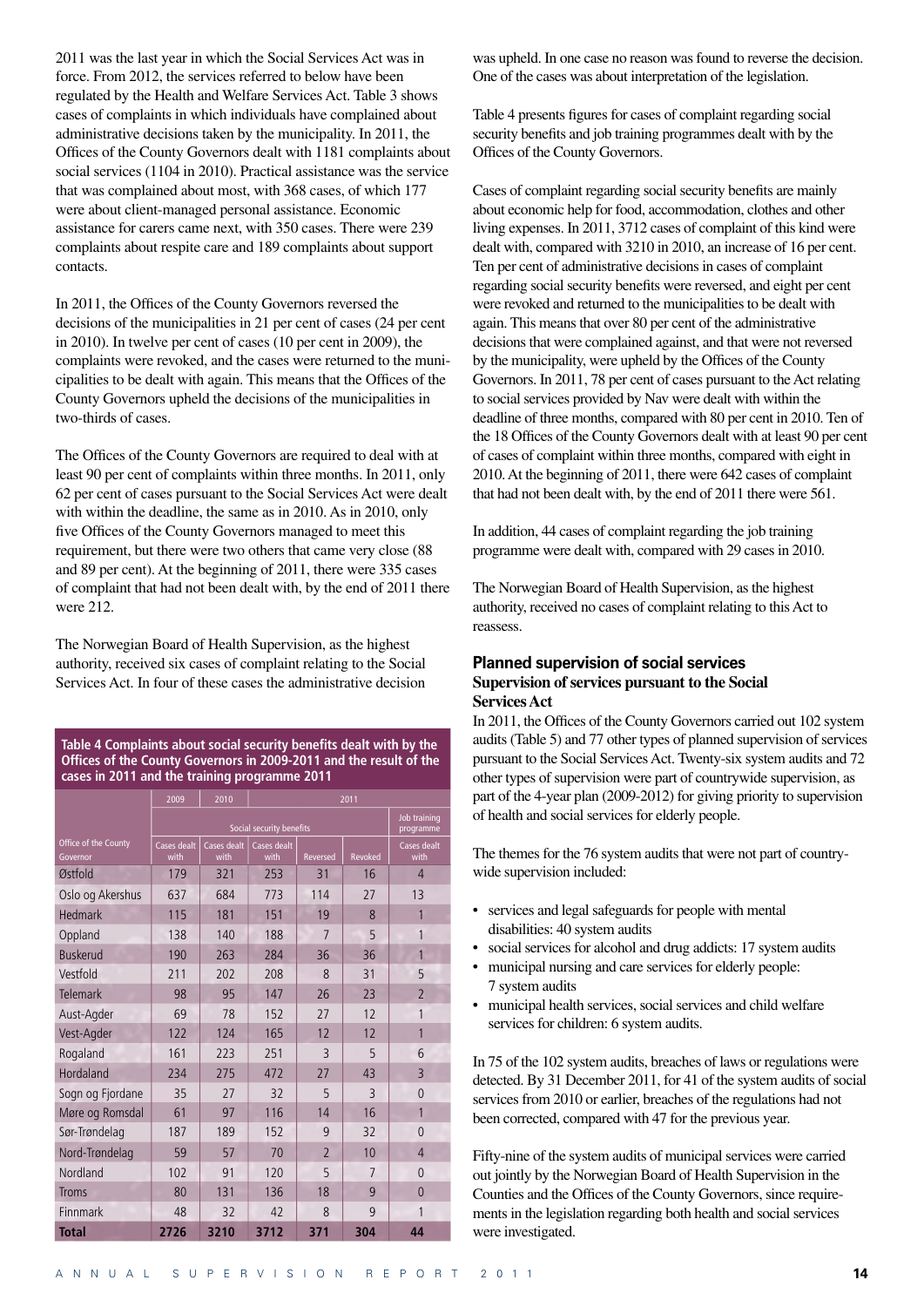The requirement of the Norwegian Board of Health Supervision was that the Offices of the County Governors should carry out 180 system audits. They carried out the equivalent of 143 system audits.

#### **Supervision of services pursuant to the Act relating to social services provided by the Norwegian Labour and Welfare Service (Nav)**

In 2011, the Offices of the County Governors carried out 97 system audits relating to the Act relating to social services provided by

Nav (social security benefits, the job training programme and temporary accommodation. See Table 6). The requirement of the Norwegian Board of Health Supervision was that the Offices of the County Governors should carry out 100 system audits. In 74 of the system audits, breaches of laws or regulations were detected. By 31 December 2011, breaches of the regulations had not been corrected for 11 of the system audits from 2010 of social services provided by Nav.

| Table 5 Number of system audits of services relating to the Social Services<br>Act carried out by the Offices of the County Governors in 2009-2011 |                |                |                |  |  |  |  |
|----------------------------------------------------------------------------------------------------------------------------------------------------|----------------|----------------|----------------|--|--|--|--|
| Office of the                                                                                                                                      |                |                |                |  |  |  |  |
| <b>County Governor</b>                                                                                                                             | 2009           | 2010           | 2011           |  |  |  |  |
| Østfold                                                                                                                                            | 9              | 3              | 3              |  |  |  |  |
| Oslo og Akershus                                                                                                                                   | 22             | 24             | 6              |  |  |  |  |
| <b>Hedmark</b>                                                                                                                                     | 9              | 6              | 9              |  |  |  |  |
| Oppland                                                                                                                                            | 9              | 6              | 5              |  |  |  |  |
| <b>Buskerud</b>                                                                                                                                    | 11             | 10             | 6              |  |  |  |  |
| Vestfold                                                                                                                                           | 6              | 6              | $\overline{7}$ |  |  |  |  |
| <b>Telemark</b>                                                                                                                                    | $\overline{7}$ | 5              | $\overline{7}$ |  |  |  |  |
| Aust-Agder                                                                                                                                         | $\overline{7}$ | 6              | $\overline{4}$ |  |  |  |  |
| Vest-Agder                                                                                                                                         | 7              | 6              | 6              |  |  |  |  |
| Rogaland                                                                                                                                           | 11             | 8              | $\overline{4}$ |  |  |  |  |
| Hordaland                                                                                                                                          | 15             | 9              | 9              |  |  |  |  |
| Sogn og Fjordane                                                                                                                                   | 7              | 6              | 6              |  |  |  |  |
| Møre og Romsdal                                                                                                                                    | 5              | 11             | $\overline{7}$ |  |  |  |  |
| Sør-Trøndelag                                                                                                                                      | 9              | 5              | 1              |  |  |  |  |
| Nord-Trøndelag                                                                                                                                     | 7              | $\overline{7}$ | 8              |  |  |  |  |
| Nordland                                                                                                                                           | 9              | 7              | 7              |  |  |  |  |
| <b>Troms</b>                                                                                                                                       | 8              | $\overline{4}$ | $\overline{3}$ |  |  |  |  |
| <b>Finnmark</b>                                                                                                                                    | 6              | 3              | $\overline{4}$ |  |  |  |  |
| Total                                                                                                                                              | 164            | 132            | 102            |  |  |  |  |

**Table 6 Number of system audits of services relating to the Act Relating to Social Services Provided by the Norwegian Labour and Welfare Service carried out by the Offices of the County Governors in 2010 and 2011**

| Office of the County Governor | 2010           | 2011           |
|-------------------------------|----------------|----------------|
| Østfold                       | 6              | 5              |
| Oslo og Akershus              | 6              | 12             |
| <b>Hedmark</b>                | $\overline{2}$ | 5              |
| Oppland                       | 5              | 5              |
| <b>Buskerud</b>               | 8              | 12             |
| Vestfold                      | 6              | $\overline{4}$ |
| Telemark                      | $\overline{4}$ | $\overline{3}$ |
| Aust-Agder                    | $\overline{4}$ | $\overline{4}$ |
| Vest-Agder                    | $\overline{4}$ | $\overline{4}$ |
| Rogaland                      | $\overline{4}$ | $\overline{7}$ |
| Hordaland                     | 5              | 5              |
| Sogn og Fjordane              | $\overline{4}$ | 3              |
| Møre og Romsdal               | 3              | 6              |
| Sør-Trøndelag                 | 6              | 6              |
| Nord-Trøndelag                | $\overline{4}$ | $\overline{2}$ |
| Nordland                      | 6              | 6              |
| Troms                         | $\overline{4}$ | $\overline{4}$ |
| Finnmark                      | 3              | $\overline{4}$ |
| <b>Total</b>                  | 84             | 97             |

**Table 7 Use of coercion and restraint for people with mental disabilities in 2011. Social Services Act Chapter 4A**

|                                  | Reports of measures to limit harm in acute situations |                                           |                                                | Decisions reassessed by the Offices of the County Governors | Number of dispensa-                                                   |                                                                               |                                        |
|----------------------------------|-------------------------------------------------------|-------------------------------------------|------------------------------------------------|-------------------------------------------------------------|-----------------------------------------------------------------------|-------------------------------------------------------------------------------|----------------------------------------|
| Office of the County<br>Governor | Number of reported<br>decisions                       | Number of people the<br>reports relate to | Number of administrative<br>decisions approved | Number of measures<br>of restraint and<br>coercion approved | Number of people<br>with an administrative<br>decision per 31.12.2011 | tions granted for the<br>requirement regarding the<br>qualifications of staff | <b>Number of local</b><br>supervisions |
| Østfold                          | 449                                                   | 70                                        | 24                                             | 30                                                          | 24                                                                    | 20                                                                            | $\overline{4}$                         |
| Oslo og Akershus                 | 3142                                                  | 265                                       | 175                                            | 257                                                         | 170                                                                   | 146                                                                           | 31                                     |
| Hedmark                          | 370                                                   | 46                                        | 67                                             | 95                                                          | 67                                                                    | 63                                                                            | 13                                     |
| Oppland                          | 660                                                   | 46                                        | 51                                             | 62                                                          | 51                                                                    | 47                                                                            | 15                                     |
| <b>Buskerud</b>                  | 769                                                   | 31                                        | 70                                             | 111                                                         | 70                                                                    | 49                                                                            | 23                                     |
| Vestfold                         | 1441                                                  | 40                                        | 30                                             | 38                                                          | 24                                                                    | 22                                                                            | 8                                      |
| <b>Telemark</b>                  | 128                                                   | 31                                        | 15                                             | 22                                                          | 13                                                                    | 11                                                                            | $\overline{4}$                         |
| Aust-Agder                       | 275                                                   | 21                                        | 10                                             | 11                                                          | 10                                                                    | 9                                                                             | $\Omega$                               |
| Vest-Agder                       | 373                                                   | 62                                        | 60                                             | 89                                                          | 58                                                                    | 12                                                                            | $\theta$                               |
| Rogaland                         | 6913                                                  | 164                                       | 90                                             | 133                                                         | 81                                                                    | 82                                                                            | 10                                     |
| Hordaland                        | 296                                                   | 84                                        | 163                                            | 292                                                         | 138                                                                   | 146                                                                           | 23                                     |
| Sogn og Fjordane                 | 593                                                   | 21                                        | 11                                             | 18                                                          | 12                                                                    | 8                                                                             | $\overline{7}$                         |
| Møre og Romsdal                  | 3814                                                  | 45                                        | 31                                             | 74                                                          | 31                                                                    | 36                                                                            | $\overline{3}$                         |
| Sør-Trøndelag                    | 802                                                   | 49                                        | 42                                             | 61                                                          | 40                                                                    | 9                                                                             | 16                                     |
| Nord-Trøndelag                   | 483                                                   | 12                                        | 32                                             | 96                                                          | 31                                                                    | 84                                                                            | 11                                     |
| Nordland                         | 507                                                   | 35                                        | 60                                             | 138                                                         | 59                                                                    | 51                                                                            | 32                                     |
| <b>Troms</b>                     | 2351                                                  | 27                                        | 47                                             | 107                                                         | 51                                                                    | 28                                                                            | 10                                     |
| <b>Finnmark</b>                  | 792                                                   | 10                                        | 5                                              | 6                                                           | 5                                                                     | 6                                                                             | 12                                     |
| <b>Total</b>                     | 24 158                                                | 1059                                      | 983                                            | 1640                                                        | 935                                                                   | 829                                                                           | 222                                    |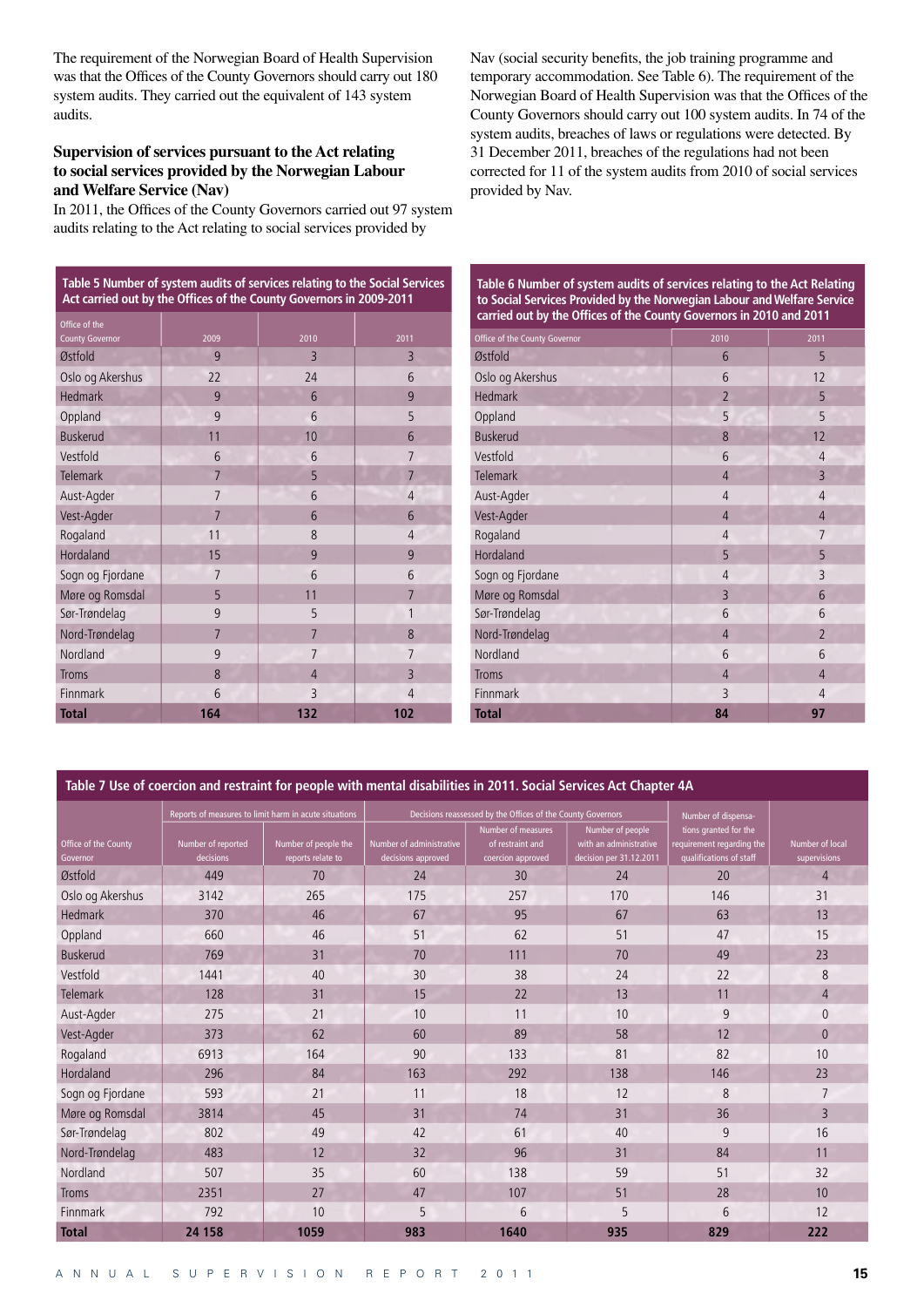## **Use of coercion and restraint for people with mental disabilities**

There are more than 20 000 people in Norway who are diagnosed as having a mental disability. Previously, the use of coercion and restraint for people with mental disabilities was regulated in Chapter 4A of the Social Services Act. From 2012, these regulations are in Chapter 9 of the Health and Welfare Services Act. Measures of coercion and restraint include both measures that clients resist, and measures that, irrespective of resistance, must be regarded as coercion or restraint. These can be measures to prevent clients from injuring themselves, injuring other people or damaging objects, or measures to meet the needs of the client for food, drink, rest, sleep, dressing, hygiene or personal safety. Examples of measures that are used are alarms, restraint belts and locks on fridges. Thirty-nine per cent of the measures were to prevent injury, and 61 per cent were to meet clients' basic needs. In total, the Offices of the County Governors re-examined 1031 administrative decisions made by the municipalities: 983 of these were approved (Table 7). The approved administrative decisions included 1640 measures (2010: 902 approved administrative decisions, 1395 measures). At the end of 2011, there were valid measures for 935 people (835 at the end of 2010). Forty per cent of the administrative decisions were for women, 60 per cent for men.

In addition, 24 158 measures taken to avoid injury in emergency situations were registered that were not regulated in administrative decisions (19 569 in 2010). The measures were implemented for 1059 persons (1076 persons in 2010). Thirty-seven per cent of these measures were for women, 63 per cent for men.

In 2011, the Offices of the County Governors approved 858 applications for dispensation from the requirement regarding the qualifications of staff who use coercion and restraint. 829 applications were approved (773 in 2010). Seen in isolation, the number of applications tells us little about how many measures of coercion and restraint are used by staff who do not have the required qualifications. The large and increasing number of applications for dispensation from the qualification requirements, seen in relation to the number of administrative decisions, may be an indication that it is difficult to recruit qualified staff in many places.

There are very few complaints in this area. In 2011, there were six complaints regarding measures to avoid injury in repeated emergency situations and two complaints about administrative decisions that were re-examined.

In 2011, the Offices of the County Governors carried out local supervision on 222 occasions (229 in 2010), to investigate use of coercion and restraint, both cases for which there were administra-

**Table 8 Complaints regarding failure to meet people's rights to receive health services. Number of cases completed by the Norwegian Board of Health Supervision in the Counties according to specific provisions in the legislation 2009-2011**

|                                                                              |                                                                         | 2009 <sup>2</sup>        | 2010 <sup>2</sup>        |                          | 2011                                                                  |
|------------------------------------------------------------------------------|-------------------------------------------------------------------------|--------------------------|--------------------------|--------------------------|-----------------------------------------------------------------------|
| Provision                                                                    | Provision regarding:                                                    | Number of<br>assessments | Number of<br>assessments | Number of<br>assessments | Of which decision partly<br>or wholly in favour of<br>the complainant |
| Patients' Rights Act                                                         |                                                                         |                          |                          |                          |                                                                       |
| Section 2-1 first paragraph                                                  | The right to required health care<br>from the municipal health services | 83                       | 71                       | 70                       | 30                                                                    |
| Section 2-1 second paragraph                                                 | The right to required health care<br>from specialized health services   | 168                      | 217                      | 183                      | 45                                                                    |
| Section 2-2                                                                  | The right to an assessment<br>within 30 workdays                        | 11                       | 19                       | 10                       | 6                                                                     |
| Section 2-3                                                                  | The right to a reassessment                                             | 8                        | $\overline{4}$           | $\overline{3}$           | $\overline{0}$                                                        |
| Section 2-4                                                                  | The right to choose hospital                                            | 10                       | 22                       | 11                       | 5                                                                     |
| Section 2-5                                                                  | The right to an individual plan                                         | 8                        | 11                       | 5                        | $\overline{4}$                                                        |
| Section 2-6                                                                  | The right to transport to health services                               | 244                      | 407                      | 1005                     | 128                                                                   |
| Chapter 3                                                                    | The right to participation and information                              | 49                       | 70                       | 46                       | 14                                                                    |
| Chapter 4                                                                    | Consent to health care / the<br>right to refuse health care             | $\mathbf{1}$             | 6                        | 3                        | $\overline{0}$                                                        |
| Chapter 4A compulsory treatment                                              | Admission/prolonged stay<br>in a health institution                     | 6                        | 5                        | 6                        | $\overline{4}$                                                        |
| Section 5-1                                                                  | The right of access to medical records                                  | 30                       | 33                       | 23                       | 17                                                                    |
| <b>Health Personnel Act</b>                                                  |                                                                         |                          |                          |                          |                                                                       |
| Sections 42. 43 and 44, pursuant to the<br>Patients' Rights Act, Section 5-2 | The right to correct and delete<br>information in medical records       | 21                       | 32                       | 23                       | $\mathsf{q}$                                                          |
| Municipal Health Services Act                                                |                                                                         |                          |                          |                          |                                                                       |
| Section 2-1                                                                  | The right to required health care                                       | 148                      | 144                      | 155                      | 60                                                                    |
| <b>Dental Health Services Act</b>                                            |                                                                         |                          |                          |                          |                                                                       |
| Section 2-1                                                                  | The right to required dental care                                       | 3                        | 3                        | $\overline{2}$           | $\mathbf{1}$                                                          |
| Other sections that give the right to health services                        |                                                                         | $\overline{7}$           | 8                        | $\overline{7}$           | 4                                                                     |
| <b>Total number of assessments</b><br>of specific provisions <sup>1</sup>    |                                                                         | 797                      | 1052                     | 1552                     | 327                                                                   |
| Number of cases <sup>2</sup>                                                 |                                                                         | 705                      | 913                      | 1462                     |                                                                       |
| Number of cases rejected <sup>3</sup>                                        |                                                                         | 71                       | 64                       | 64                       |                                                                       |

1. Several of the cases dealt with by the Norwegian Board of Health Supervision in the Counties are assessed on the basis of several provisions relating to patients' rights. Therefore the number of

assessments is greater than the number of cases. 2. The figures are slightly different from previously published figures, because the figures are corrected when inaccuracies are detected.

3. Cases that are obviously groundless or out-dated are rejected.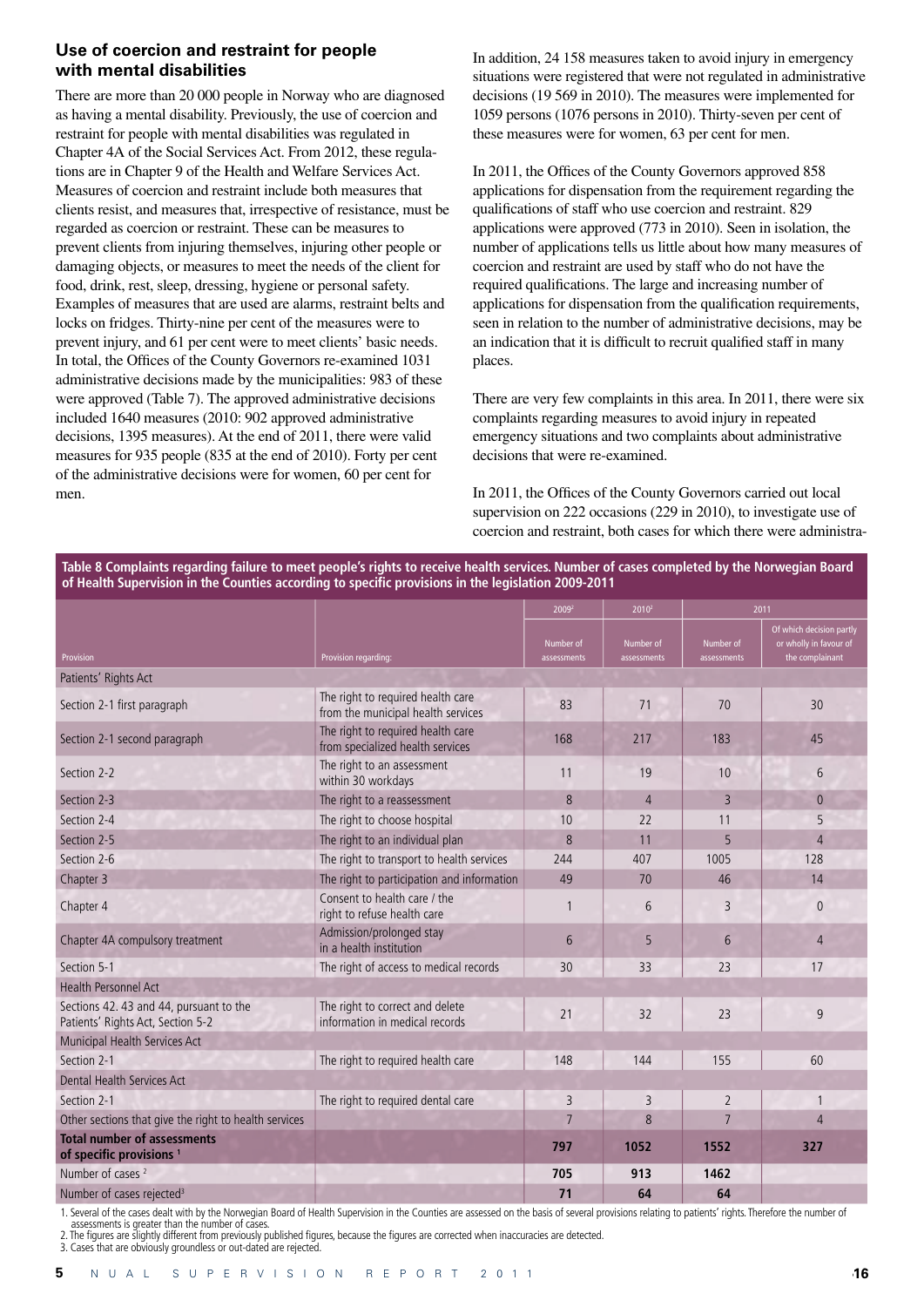tive decisions, and cases for which the use of coercion and restraint may not have been regulated by administrative decisions.

## **Health Services Complaints regarding failure to meet people's rights to receive health services**

The Office of the County Governor (before 2012 the Norwegian Board of Health Supervision in the County) is the appeals body when a person has not received his or her rights pursuant to the Patients' and Consumers' Rights Act and certain other regulations. Those who have responsibility for the services (municipalities, hospitals, health trusts etc.) shall have reassessed the case before a complaint is put forward.

The most common cause of complaint was the right to reimbursement of travel expenses for journeys between the patient's home and the place where treatment was provided. There has been a marked increase in the number of such complaints from 244 in 2009, to 407 in 2010, to 1005 in 2011 (Table 8). The number of complaints is not evenly distributed throughout the country. In general there are more complaints about reimbursement of travelling expenses in the counties with a low population density and long travelling distances.

In our view, the most serious complaints are those about the right to required health care and the right to assessment. The number of such complaints has been stable during the last four years, at about 400 per year.

In 2011, 1462 cases of complaint were dealt with. In 327 cases (22 per cent) the decision was in favour of the patient and the administrative decision was either initially reversed, or the case was sent back to the primary authority to be dealt with again because of errors in the way the case had been dealt with. This is a lower percentage than for the previous year. The reason is the increasing number of complaints about travelling expenses. The outcome of these cases is seldom in favour of the complainant, compared to other types of complaint.

The Norwegian Board of Health Supervision dealt with six requests to re-examine decisions made by the Norwegian Board of Health Supervision in the Counties about complaints. Two of these cases were received in 2010 and one in 2009. Three cases were about refusal. The decisions in these three cases were upheld. In the other three cases, the decisions were re-examined. One decision was reversed, one case was sent back to be dealt with again, and one decision was upheld.

## **Planned supervision of health services**

In 2011, the Norwegian Board of Health Supervision in the Counties carried out 272 system audits, 129 with specialized health services and 143 with municipal services (Table 9). In addition, they carried out other types of planned supervision on 200 occasions.

Twelve system audits and 36 spot check audits were part of countrywide supervision of frail elderly people with broken hips, and 77 system audits were part of countrywide supervision of treatment of stroke. This was part of the four-year plan (2009-2012) for supervision of health and social services for elderly people. Forty-nine system audits were part of countrywide supervision of compulsory treatment in municipal health services. The 49 system audits of specialized health services that were not part of countrywide supervision included:

- mental health services for adults (6 system audits)
- mental health services for children and young people (4 system audits)
- interdisciplinary, specialized treatment for people with alcohol and drug problems.

The 58 system audits of municipal services that were not part of countrywide supervision included:

- health and welfare services for elderly people (39 system audits)
- health services for people with alcohol and drug problems (8 system audits)
- health services, social services and child welfare services for vulnerable children (6 system audits)
- health and social services for people with mental illnesses (4 system audits).

Fifty-nine of the system audits of municipal services were carried out jointly by the Norwegian Board of Health Supervision in the Counties and the Offices of the County Governors, since requirements in the legislation regarding both health and social services were investigated.

Breaches of the legislation were found in 156 of the 276 system audits (in 40 system audits of specialized health services and 116 system audits of municipal services). Per 31 December 2011, there were still breaches that had not been corrected from 56 system audits of health services carried out in 2010 or earlier. The corresponding figure for 2009 or earlier was 65.

The requirement of the Norwegian Board of Health Supervision was that the Norwegian Board of Health Supervision should carry out 300 system audits. They carried out the equivalent of 374 system audits. In addition, the Norwegian Board of Health Supervision in Rogaland carried out supervision of the petroleum industry on 8 occasions.

**Table 9 Supervision of health services. Number of system audits carried out by the Norwegian Board of Health Supervision in the Counties in 2009-2011**

| Norwegian Board of Health |      |                |        |
|---------------------------|------|----------------|--------|
| Supervision in the County | 2009 | 2010           | 2011   |
| Østfold                   | 15   | 6              | 10     |
| Oslo og Akershus          | 33   | 29             | 17     |
| <b>Hedmark</b>            | 12   | 6              | 13     |
| Oppland                   | 15   | 12             | 14     |
| <b>Buskerud</b>           | 17   | 10             | 21     |
| Vestfold                  | 13   | 13             | 14     |
| <b>Telemark</b>           | 13   | 6              | 11     |
| Aust-Agder                | 13   | $\overline{7}$ | 16     |
| Vest-Agder                | 13   | $\overline{7}$ | 16     |
| Rogaland                  | 18   | 16             | 16     |
| Hordaland                 | 21   | 20             | 24     |
| Sogn og Fjordane          | 12   | $\overline{7}$ | 17     |
| Møre og Romsdal           | 17   | 15             | 11     |
| Sør-Trøndelag             | 14   | 16             | 15     |
| Nord-Trøndelag            | 13   | $\overline{7}$ | 18     |
| Nordland                  | 17   | 11             | 14     |
| <b>Troms</b>              | 13   | 13             | 13     |
| Finnmark                  | 11   | 6              | 12     |
| <b>Total</b>              | 280  | $207*$         | $272*$ |

\* In addition, supervision was carried out 204 times in 2010 and 197 times in 2011 using methods other than system audits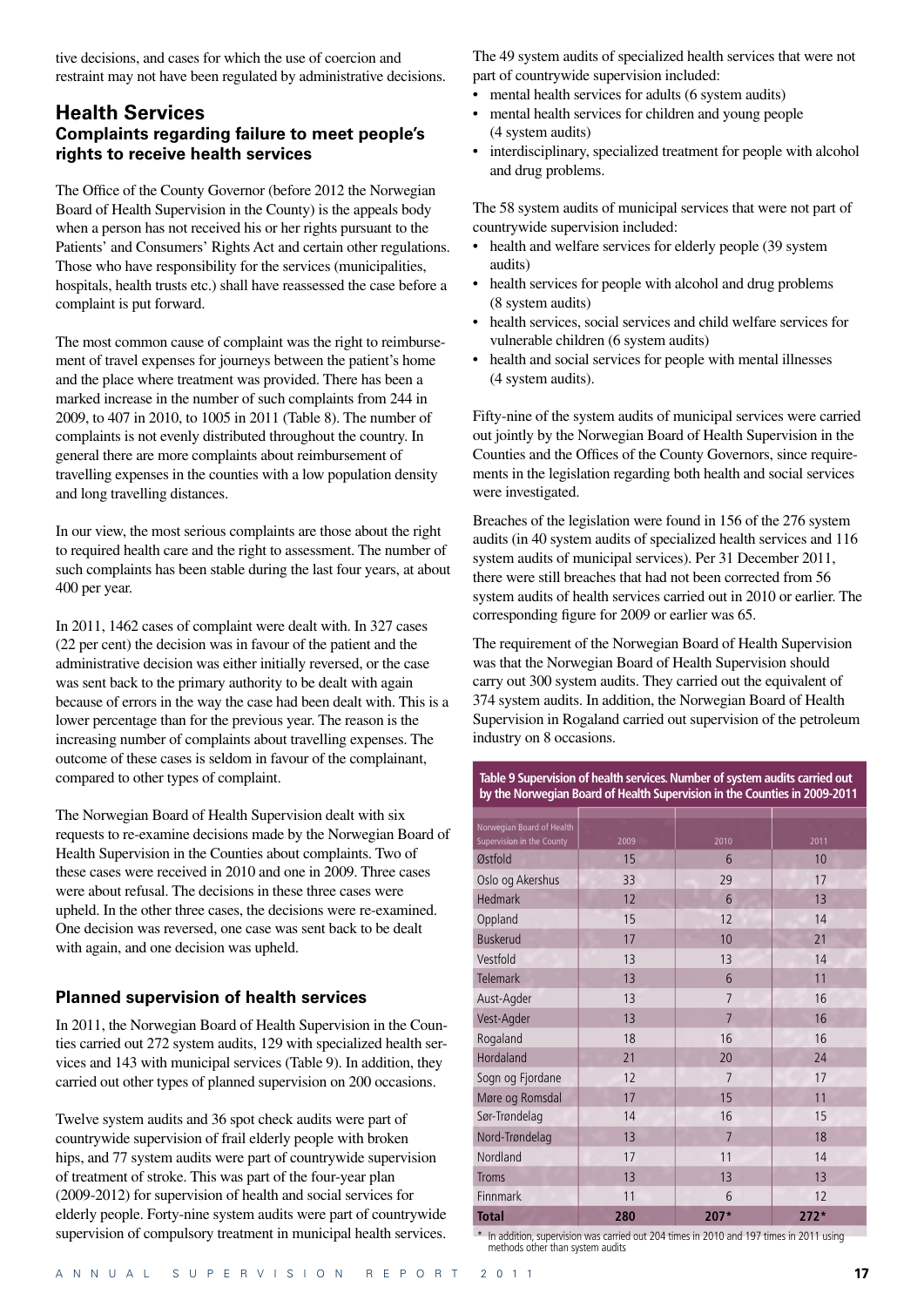#### **Issuing instructions, giving coercive fines and closing services**

In 2011, the Norwegian Board of Health Supervision did not issue instructions to municipalities pursuant to the health legislation. The University Hospital in Northern Norway was warned that instructions could be issued. The case was that the level of staffing of doctors was inadequate for providing treatment for high risk pregnant women. Instructions were not issued, but the case was followed up by the supervision authority.

In addition, instructions were issued to several services that did not reply to the supervision authorities about matters regarding supervision. In four of these cases, the services were warned that they could be given a coercive fine.

#### **Use of coercion and restraint for people who do not have the ability to give consent**

| Table 10 Use of coercion and restraint for people who do not have the<br>ability to give consent and who refuse health care. 2009 and 2011 |                |      |      |  |  |  |  |
|--------------------------------------------------------------------------------------------------------------------------------------------|----------------|------|------|--|--|--|--|
| Year                                                                                                                                       | 2009           | 2010 | 2011 |  |  |  |  |
| Number of decisions received by<br>the Norwegian Board of Health<br>Supervision in the Counties <sup>1</sup>                               | 1687           | 2075 | 2367 |  |  |  |  |
| Number of decisions taken note of                                                                                                          | 578            | 1001 | 1188 |  |  |  |  |
| Number of decisions answered                                                                                                               | 1146           | 1217 | 1305 |  |  |  |  |
| Number of decisions revoked                                                                                                                | 125            | 157  | 212  |  |  |  |  |
| Number of decisions reversed                                                                                                               | $\overline{2}$ | 27   | 24   |  |  |  |  |
| Number of decisions lasting<br>more than 3 months                                                                                          | 1050           | 1254 | 1493 |  |  |  |  |
| Number of complaints                                                                                                                       |                | 18   | 16   |  |  |  |  |

1. The table includes the number of copies of decisions received by the Norwegian Board of Health Supervision in the Counties

Chapter 4A in the Patients' and Consumers' Rights Act relates to health care for people who do not have the ability to give consent and who refuse health care. The health services are required to make administrative decisions about use of coercion and restraint, and to send a copy of the administrative decision to the Office of the County Governor. In 2011, the Norwegian Board of Health Supervision in the Counties received 2367 copies of administrative decisions (Table 10).

The Offices of the County Governors examine all decisions, and have authority to re-examine (reverse or revoke) decisions. If there is no complaint about an administrative decision regarding health care, and if the health care continues, 3 months after the decision has been made the Norwegian Board of Health Supervision in the County shall assess whether health care is still required.

Sixty-five per cent of the administrative decisions required a response from the Norwegian Board of Health Supervision in the Counties to the municipality/health service: the decisions were either reversed or revoked, or advice and guidance was given. Thirty-five per cent of the decisions were accepted.

The Norwegian Board of Health Supervision in the Counties received 16 complaints about administrative decisions made by the health services. The administrative decisions were upheld in 14 of these cases.

#### **Supervision cases (individual cases) in the health services**

**Supervision cases dealt with by the Norwegian Board of Health Supervision in the Counties** 

**Table 11 Supervision cases dealt with by the Norwegian Board of Health Supervision in the Counties. Number of completed cases and percentage of cases that took more than 5 months to deal with. 2009-2011**

|                                                                        |       | Number of completed cases | Percentage of cases |                                         |  |
|------------------------------------------------------------------------|-------|---------------------------|---------------------|-----------------------------------------|--|
| Norwegian Board of Health<br>Supervision in the County                 | 20091 | 20101                     | 20111               | that took more than 5<br>months in 2011 |  |
| Østfold                                                                | 179   | 168                       | 141                 | 48 %                                    |  |
| Oslo og Akershus                                                       | 329   | 392                       | 408                 | 57 %                                    |  |
| Hedmark                                                                | 122   | 132                       | 130                 | 48 %                                    |  |
| Oppland                                                                | 52    | 82                        | 93                  | 59 %                                    |  |
| <b>Buskerud</b>                                                        | 113   | 132                       | 130                 | 61 %                                    |  |
| Vestfold                                                               | 96    | 92                        | 57                  | 26 %                                    |  |
| Telemark                                                               | 75    | 98                        | 80                  | 30 %                                    |  |
| Aust-Agder                                                             | 37    | 42                        | 47                  | 36 %                                    |  |
| Vest-Agder                                                             | 68    | 83                        | 94                  | 24 %                                    |  |
| Rogaland                                                               | 103   | 85                        | 130                 | 52 %                                    |  |
| Hordaland                                                              | 185   | 226                       | 247                 | 50 %                                    |  |
| Sogn og Fjordane                                                       | 65    | 58                        | 62                  | 27 %                                    |  |
| Møre og Romsdal                                                        | 130   | 71                        | 94                  | 51 %                                    |  |
| Sør-Trøndelag                                                          | 112   | 113                       | 134                 | 30 %                                    |  |
| Nord-Trøndelag                                                         | 72    | 90                        | 81                  | 35 %                                    |  |
| Nordland                                                               | 86    | 181                       | 121                 | 34 %                                    |  |
| <b>Troms</b>                                                           | 83    | 94                        | 81                  | 35 %                                    |  |
| Finnmark                                                               | 62    | 53                        | 51                  | 51 %                                    |  |
| <b>Total</b>                                                           | 1969  | 2192                      | 2181                | 46 %                                    |  |
| In addition: cases<br>completed without<br>being assessed <sup>2</sup> | 289   | 354                       | 384                 |                                         |  |
| Number of cases<br>rejected <sup>3</sup>                               | 143   | 192                       | 174                 |                                         |  |

1. The figures are slightly different from previously published figures, because the figures are corrected when inaccuracies are detected.

2. Cases completed by requesting the person who was complained against to contact the cases completed by requesting the person this is

3. Cases that are obviously groundless or out-dated are rejected.

Supervision cases are cases dealt with by the Norwegian Board of Health Supervision in the Counties on the basis of complaints from patients, relatives and other sources, concerning possible deficiencies in provision of services.

In 2011, there were 2752 new cases. This is a small reduction from 2010. The number of cases is unevenly distributed throughout the country. There were fewest cases in Vestfold: 38 per 100 000 inhabitants, and the most in Finnmark: 94 per 100 000 inhabitants. At the end of 2011 there were 1099 uncompleted cases, which is about the same number as for 2010.

The requirement for the length of time taken to deal with a case is that more than half of the cases shall be dealt with within five months. This requirement was met in 11 of the county offices in 2010 (Oslo and Akershus count as one office). The requirement was met for the country as a whole, since 54 per cent of all cases were dealt with in less than five months.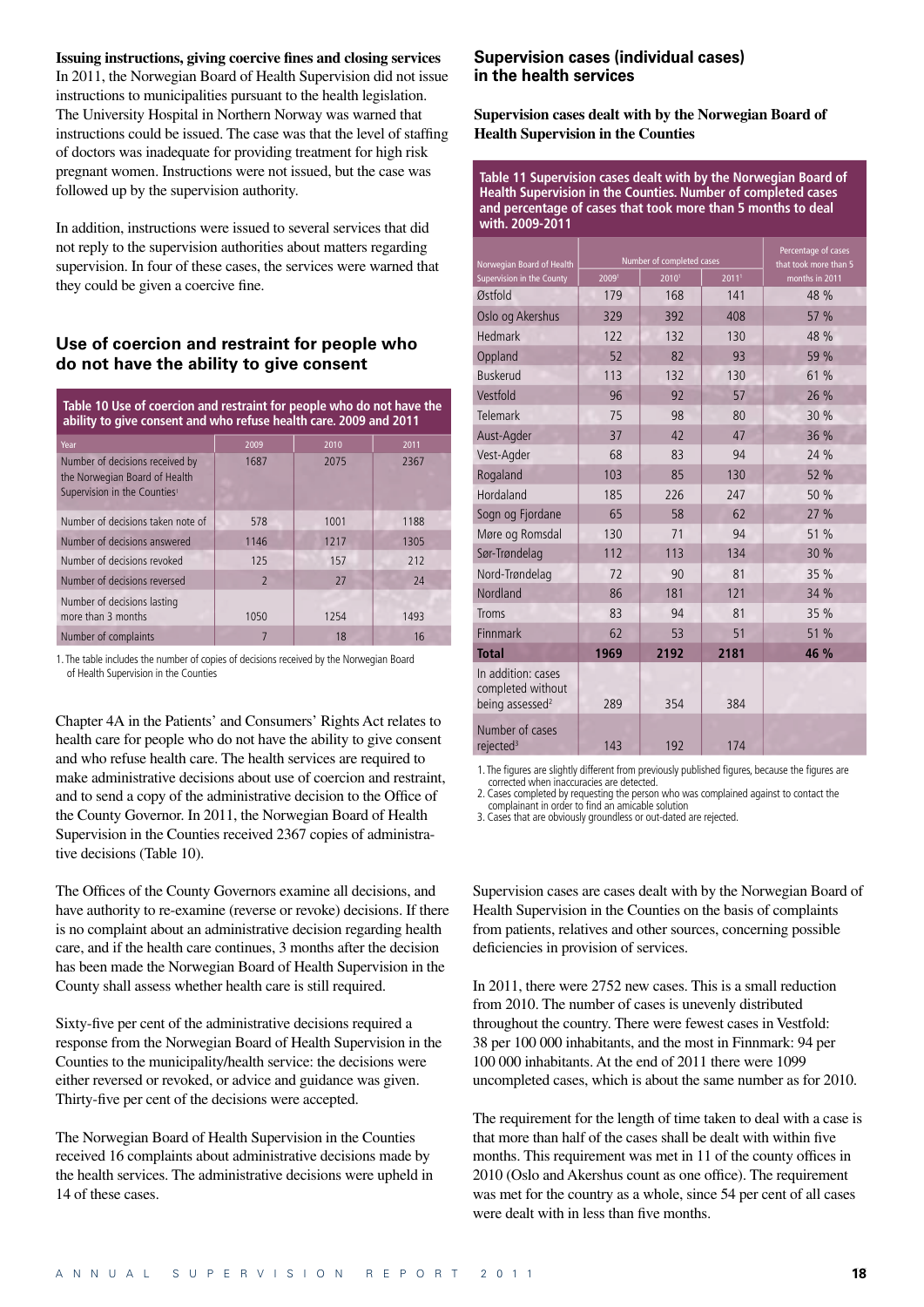**Table 12 Supervision cases dealt with by the Norwegian Board of Health Supervision in the Counties. Number of cases according to legislative basis for assessment of cases. 2009-2011**

| Legative basis                                                                        | 20091 | 20101 | 2011 |
|---------------------------------------------------------------------------------------|-------|-------|------|
| Provisions in the Health Personnel Act                                                |       |       |      |
| Section 4, Sound<br>professional standards: behaviour                                 | 201   | 245   | 210  |
| Section 4. Sound professional standards:<br>examination, diagnosis and treatment      | 1715  | 1689  | 1835 |
| Section 4, Sound<br>professional standards: medication                                | 227   | 231   | 220  |
| Section 4, Sound<br>professional standards: other                                     | 291   | 305   | 329  |
| Section 7. Emergency treatment                                                        | 38    | 36    | 29   |
| Section 10. Information                                                               | 103   | 104   | 111  |
| Section 16. Organization of the services                                              | 191   | 148   | 174  |
| Chapters 5 and 6. Duty of confidentiality,<br>right of disclosure, duty of disclosure | 126   | 176   | 160  |
| Sections 39-41. Patient records                                                       | 233   | 320   | 241  |
| Section 57. Fitness to practice:<br>alcohol and drug abuse                            | 44    | 47    | 46   |
| Section 57. Fitness to<br>practice: other reasons                                     | 68    | 64    | 67   |
| Provisions in the Specialized<br><b>Health Services Act</b>                           |       |       |      |
| Section 2-2. Duty of sound<br>professional standards                                  | 587   | 706   | 704  |
| <b>Other legislative</b><br>basis for assessment                                      | 573   | 670   | 563  |
| <b>Total number of provisions</b><br>as legislative basis <sup>2</sup>                | 4397  | 4741  | 4689 |
| Number of cases assessed <sup>2</sup>                                                 | 1969  | 2192  | 2181 |

**Table 13 Number of supervision cases completed by the Norwegian Board of Health Supervision and number of administrative reactions. 2003-2011**

| Year | Completed cases | Administrative reaction | No administrative reaction |
|------|-----------------|-------------------------|----------------------------|
| 2003 | 172             | 125                     | 55                         |
| 2004 | 237             | 148                     | 101                        |
| 2005 | 242             | 168                     | 87                         |
| 2006 | 252             | 184                     | 76                         |
| 2007 | 271             | 181                     | 95                         |
| 2008 | 224             | 155                     | 65                         |
| 2009 | 301             | 235                     | 87                         |
| 2010 | 347             | 255                     | 103                        |
| 2011 | 366             | 283                     | 131                        |

For some cases there is more than one administrative reaction

1. The figures are slightly different from previously published figures, because the figures are corrected when inaccuracies are detected.

2. Several of the cases dealt with by the Norwegian Board of Health Supervision in the Counties are assessed on the basis of several provisions. Therefore the number of assessments can be higher than the number of cases.

| Table 14 Administrative reactions given to health care personnel by the Norwegian Board of Health Supervision in 2010 and 2011 |                |                |                                     |                |                                                           |      |                                                  |      |                                                   |                |                                             |      |              |      |
|--------------------------------------------------------------------------------------------------------------------------------|----------------|----------------|-------------------------------------|----------------|-----------------------------------------------------------|------|--------------------------------------------------|------|---------------------------------------------------|----------------|---------------------------------------------|------|--------------|------|
|                                                                                                                                |                | Warning        | Loss of<br>authorization or licence |                | Loss of the right<br>to prescribe<br>addictive medication |      | Limited authorization<br>or licence (Section 59) |      | Limited authorization or<br>licence (Section 59a) |                | Loss of<br>authorization as<br>a specialist |      | <b>Total</b> |      |
|                                                                                                                                | 2010           | 2011           | 2010                                | 2011           | 2010                                                      | 2011 | 2010                                             | 2011 | 2010                                              | 2011           | 2010                                        | 2011 | 2010         | 2011 |
| Doctor                                                                                                                         | 53             | 59             | 27                                  | 24             | 8                                                         | 8    | $\overline{2}$                                   | 4    | 8                                                 | 1              |                                             |      | 98           | 97   |
| Dentist                                                                                                                        | 4              | 11             | $\overline{3}$                      | $\overline{2}$ |                                                           |      |                                                  |      |                                                   |                |                                             |      | 7            | 14   |
| Psychologist                                                                                                                   | 5              | 3              | 6                                   |                |                                                           |      |                                                  |      |                                                   |                |                                             |      | 12           |      |
| Nurse                                                                                                                          | 11             | 8              | 43                                  | 42             |                                                           |      |                                                  |      |                                                   | $\overline{2}$ |                                             |      | 54           | 53   |
| Auxiliary nurse                                                                                                                |                | $\overline{2}$ | 23                                  | 16             |                                                           |      |                                                  |      |                                                   |                |                                             |      | 24           | 19   |
| Social educator                                                                                                                |                |                | 5                                   | $\overline{3}$ |                                                           |      |                                                  |      |                                                   |                |                                             |      | 5            | 4    |
| Midwife                                                                                                                        | $\overline{2}$ | $\overline{2}$ | $\overline{2}$                      |                |                                                           |      |                                                  |      |                                                   |                |                                             |      | 4            |      |
| Physiotherapist                                                                                                                |                |                | 3                                   |                |                                                           |      |                                                  |      |                                                   |                |                                             |      | 5            |      |
| Other groups                                                                                                                   | $\overline{4}$ | 5              | 7                                   | 11             |                                                           |      |                                                  |      |                                                   | $\overline{2}$ |                                             |      | 11           | 18   |
| Unauthorized                                                                                                                   | 8              | 15             |                                     |                |                                                           |      |                                                  |      |                                                   |                |                                             |      | 8            | 15   |
| <b>Total</b>                                                                                                                   | 88             | 107            | 119                                 | 98             | 8                                                         | 8    | 4                                                | 5    | 9                                                 | 7              |                                             |      | 228          | 226  |

Supervision cases are often complex, and each case has on average two or three legislative bases for assessment. The theme that is most often assessed is sound professional standards. The next most common theme is the duty to keep patient records. There are few cases about alcohol and drug abuse and other issues relating to fitness to practice, but these cases are often serious.

#### **Table 15 Reason for withdrawal of authorization in 2011, according to health care personnel group**

|                                          | <b>Nurse</b>   | <b>Auxiliary nurse</b> | <b>Doctor</b>  | <b>Other</b> | <b>Total</b>    |
|------------------------------------------|----------------|------------------------|----------------|--------------|-----------------|
| Misuse of alcohol or drugs               | 27             | 9                      | 11             | 10           | 57              |
| <b>Illness</b>                           | 3              |                        |                |              | $\overline{4}$  |
| Sexual misconduct with a patient         | $\overline{2}$ |                        | 3              |              | $6\overline{6}$ |
| Behaviour                                | 5              |                        |                | 4            | 16              |
| Unsound professional practice            |                |                        | $\overline{2}$ |              | $\overline{2}$  |
| Failure to comply after a warning        |                |                        | 6              |              | 8               |
| Authorization lost in<br>another country | 4              |                        |                |              | 5               |
| <b>Total</b>                             |                | 16                     | 24             | 16           | 98              |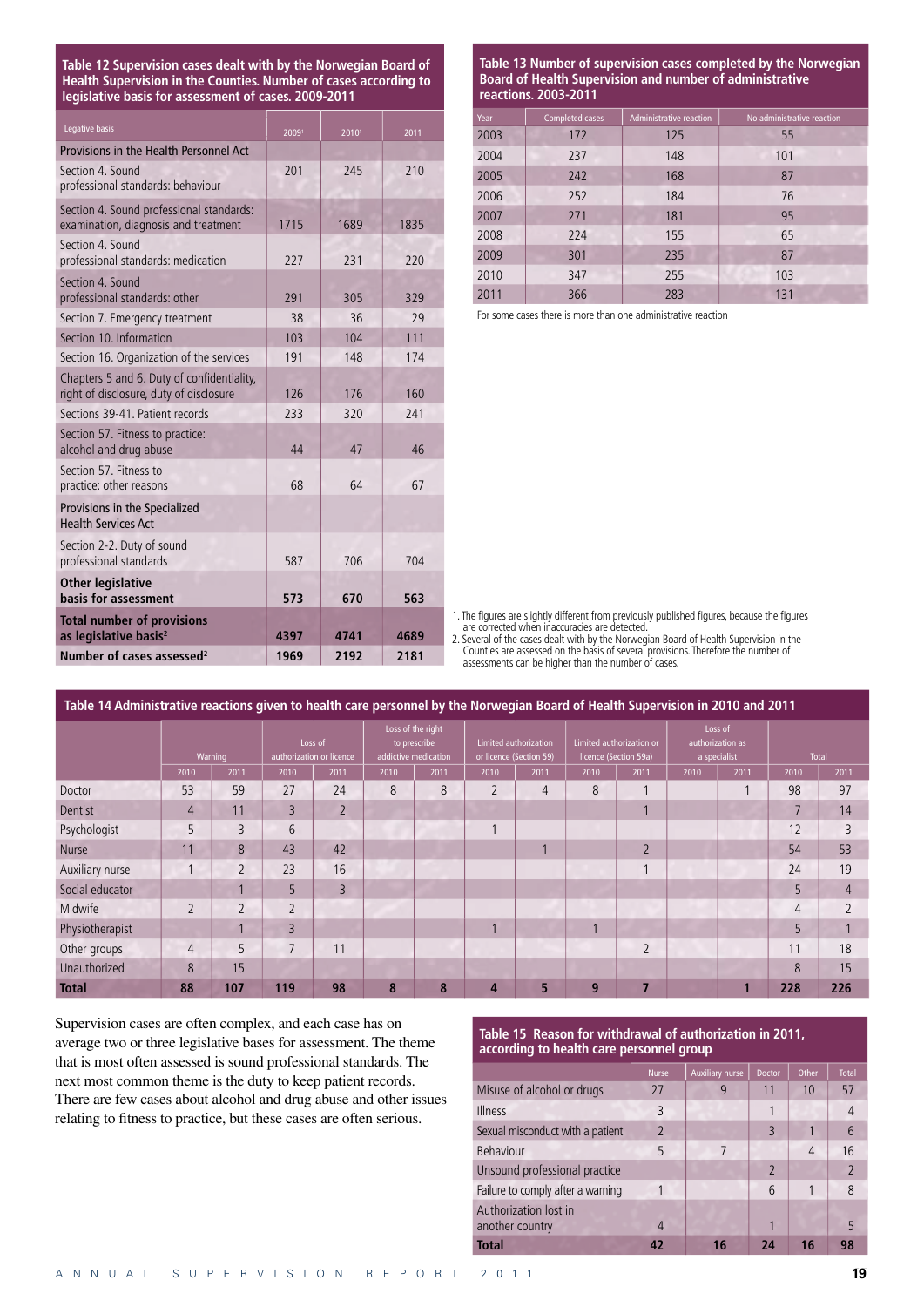#### **Supervision cases dealt with by the Norwegian Board of Health Supervision**

The Norwegian Board of Health Supervision deals with the most serious supervision cases, which are sent over from the Offices of the County Governors (before 2012 the Norwegian Board of Health Supervision in the Counties). 366 cases were dealt with in 2011 (337 in 2010) (Table 13). 283 administrative reactions were given, 57 to institutions (27 in 2010) and 226 to health care personnel. 131 cases were completed in 2011 without an administrative reaction being given (103 in 2010).

In 2011, 92 health care personnel lost 98 authorizations (119 authorizations in 2010) (Table 14). Most cases of withdrawal of authorization were related to misuse of alcohol and drugs. In 2011, seven health care personnel had their authorization limited.

Thirty-two health care personnel had their authorization/licence suspended while their cases were being dealt with. Suspension of authorization was extended for 7 health care personnel.

The Norwegian Board of Health Supervision reversed one administrative decision from a warning to no administrative reaction.

The Norwegian Board of Health Supervision received notification from eight health care personnel that they voluntarily renounced their authorization. Six doctors voluntarily renounced their right to prescribe addictive medication.

In 2010, the Norwegian Board of Health Supervision sent 84 cases of complaint to the Norwegian Appeals Board for Health Personnel (76 in 2010). Sixty-six of these cases were complaints about administrative decisions to give an administrative reaction (five of these were suspension of authorization). Fifteen complaints were about rejection of an application for new authorization / limitation of authorization, two complaints were about rejection of an application for the right to prescribe addictive medication, and one complaint was about reversal of an administrative decision. The Appeals Board dealt with 79 cases of complaint. They upheld the decision of the Norwegian Board of Health Supervision in 67 of these cases. Ten decisions were reversed, one decision was partially reversed and one complaint was rejected.

The Norwegian Board of Health Supervision applied for prosecution in nine cases in 2011 (8 cases in 2010). We concluded that there were no grounds for applying for prosecution against health care personnel or organizations in 12 cases. We reported three health care personnel to the police on the basis of suspicion of a punishable offence.

The Norwegian Board of Health Supervision dealt with 82 applications from health care personnel who had previously lost their authorization. Twenty-seven health care personnel were granted new authorization without limitations. Eight applicants were granted limited authorization to practice under specified conditions. Thirty-seven applications for new authorization and ten applications for limited authorization were rejected.

The Norwegian Board of Health Supervision dealt with three applications for the right to prescribe addictive medication from health care personnel who had previously lost this right. One of these applications was granted and two were rejected.

In 2011, the Norwegian Board of Health Supervision dealt with 79 cases against institutions (38 in 2010). In 57 of these cases, breaches of health legislation were detected. In 18 of these cases, we found breaches of the requirement to provide information to the supervision authorities. In 22 cases, we found no breaches of health legislation. In most cases, the Offices of the County Governors (before 2012 the Norwegian Board of Health Supervision in the Counties) complete cases about inadequate organization or management of health services, so the number of cases dealt with by the Norwegian Board of Health Supervision is relatively small in relation to the total number of completed cases.

In 2011, the Norwegian Board of Health Supervision asked for a professional assessment in 13 supervision cases. Seven health care personnel were required to undergo a medical or psychological examination.

In 2011, the Norwegian Board of Health Supervision dealt with 366 cases. The median time taken to deal with a case was 5.1 months (5.4 months in 2010). The Norwegian Board of Health Supervision received 353 new cases in 2011 (327 in 2010). Per 31 December 2011, there were 162 uncompleted cases (165 per 31 December 2010).

## **Reporting System for Investigation of Serious Adverse Events in Specialized Health Services**

Health trusts, and organizations that have a contract with a health trust, have a duty to report serious adverse events to the Norwegian Board of Health Supervision. Serious events are death or serious injury to patients, in which the outcome is unexpected in relation to the expected risk. This arrangement was introduced as a pilot scheme from 1 June 2010, and was legally established from 1 January 2012.

In 2011, the Norwegian Board of Health Supervision received 140 reports. Forty-two per cent (59 reports) were from mental health services and 58 per cent (81 reports were from somatic health services. Ten per cent (14 reports) resulted in call-outs, and 48 per cent (67 reports) were forwarded to the Norwegian Board of Health Supervision in the Counties to be followed up.

#### **Medevent**

Medevent (Meldesentralen – the Reporting System for Adverse Events in Specialized Health Services) is a database for reports of events that are registered according to Section 3-3 of the Specialized Health Services Act. Health institutions have a duty to send a written report to the Norwegian Board of Health Supervision in the County in the event of serious injury to patients, or events that could have led to serious injury to patients, that occur as a result of provision of health care, or as a result of one patient injuring another. From 1 July 2012, the Norwegian Knowledge Centre for the Health Services will take over responsibility for the arrangement for reporting adverse events.

7756 reports of adverse events were registered in the database in the period 2008-2011 (1286 in 2008, 2059 in 2009, 2265 in 2010 and 2146 in 2011).

One-third of the reports registered in 2011 (34 per cent) were reports of serious injury, and just under one half (46 %) were reports of incidents that could have led to serious injury. 435 reports of unnatural death were registered (20 per cent of all reports).